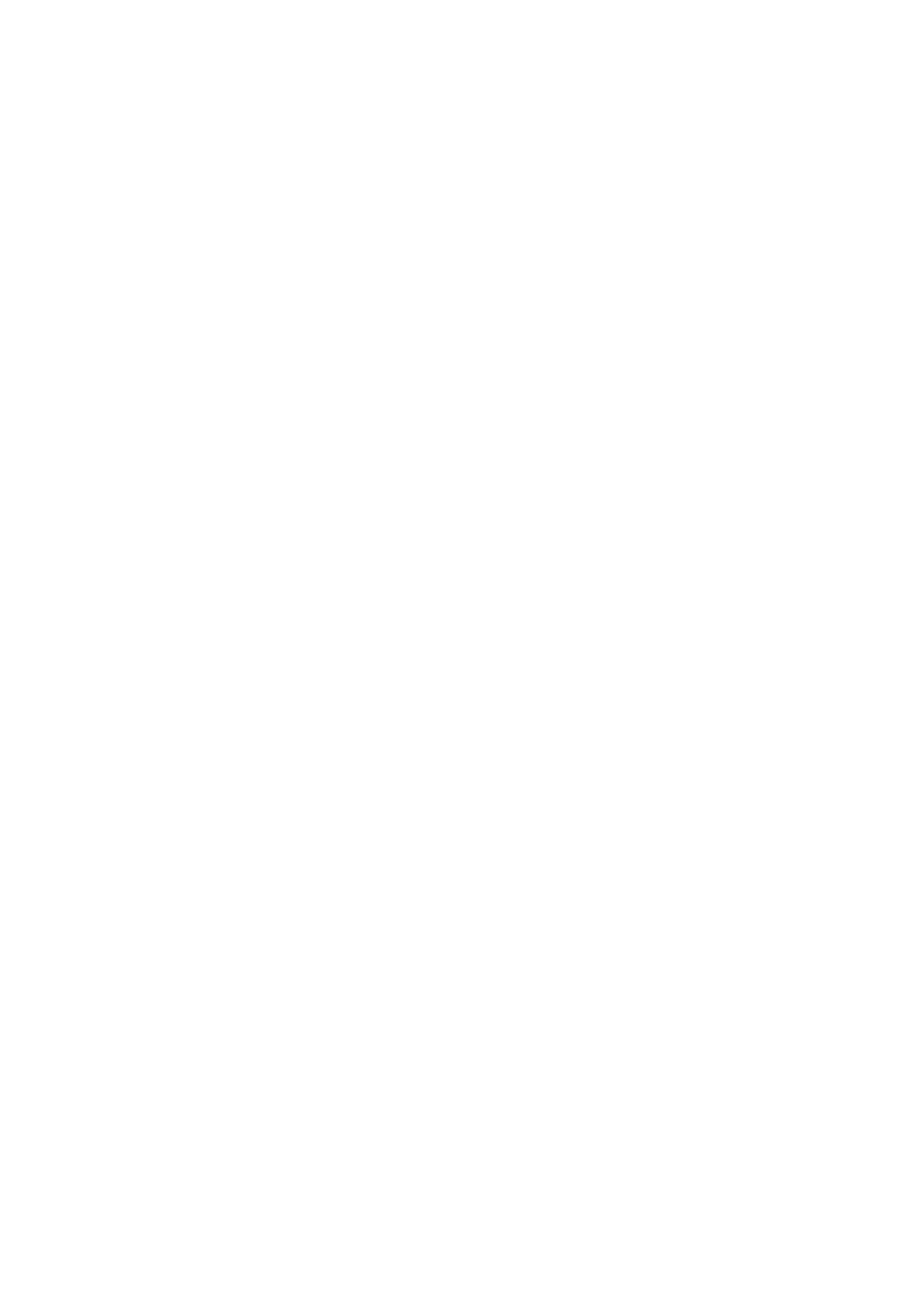|                   | January 2020                                                |                |                 |
|-------------------|-------------------------------------------------------------|----------------|-----------------|
| Sun               | $\mathsf{L}$                                                | $\overline{1}$ | $\mathfrak{g}$  |
| Sat               | 4                                                           | 11             | 18              |
| $\overline{F}$ ri | $\mathsf{m}$                                                | 10             | $\overline{17}$ |
| Thur              | $\sim$                                                      | თ,             | $\mathfrak{a}$  |
| Wed               | $\overline{ }$                                              | $\infty$       | 15              |
| Tue               | $\begin{array}{c} \begin{array}{c} \end{array} \end{array}$ | $\overline{a}$ | $\overline{14}$ |
| Mon               | $\mathbf{I}$                                                | $\circ$        | $13$            |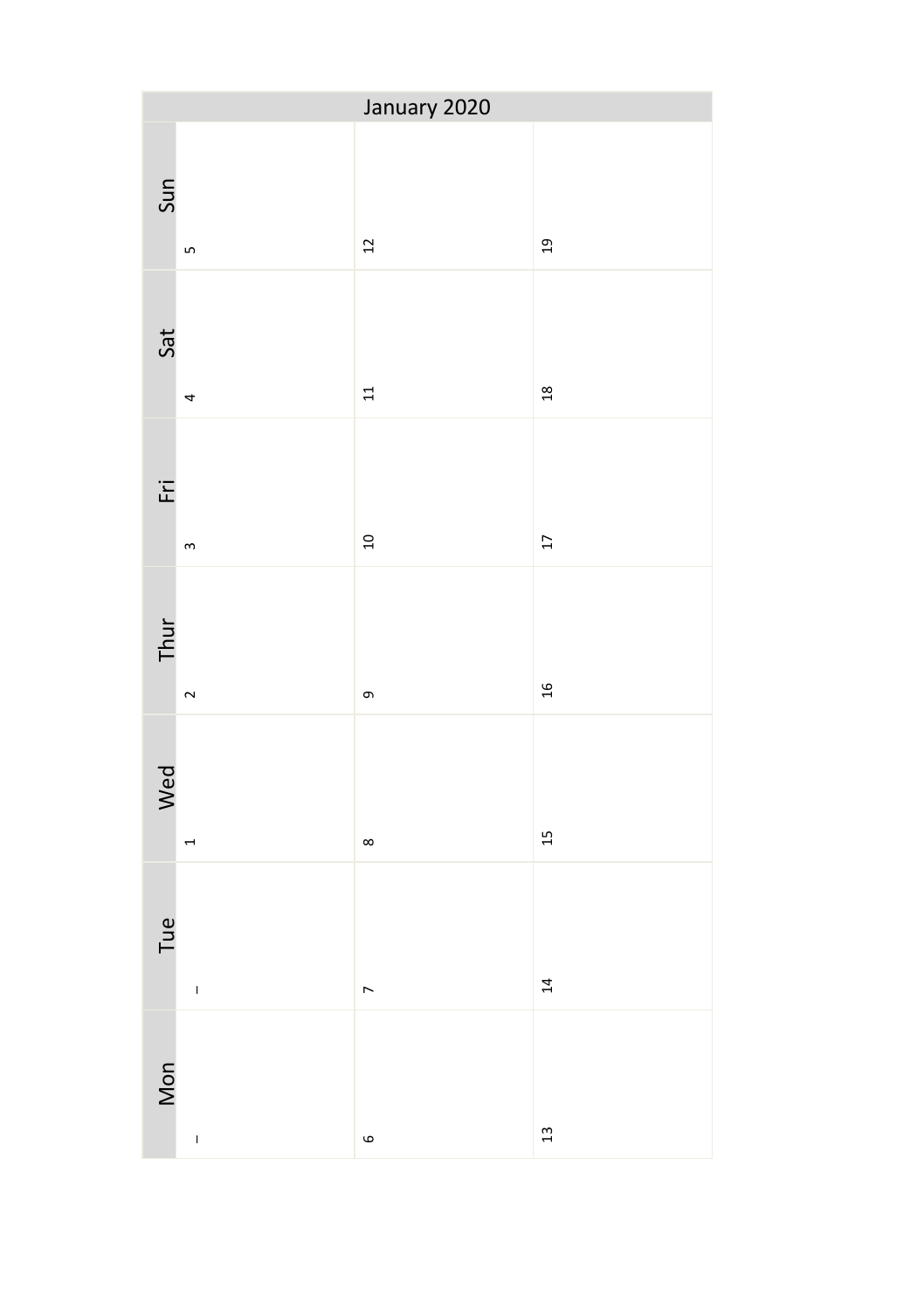|        | January 2020    |                 |
|--------|-----------------|-----------------|
| 26     | $\bar{1}$       | $\bar{1}$       |
| 25     | $\bar{\bar{1}}$ | $\bar{1}$       |
| 24     | $31\,$          | $\overline{1}$  |
| 23     | $30\,$          | $\overline{1}$  |
| 22     | 29              | $\bar{\bar{1}}$ |
| 21     | $28$            | $\bar{\bar{1}}$ |
| $20\,$ | 27              | $\overline{1}$  |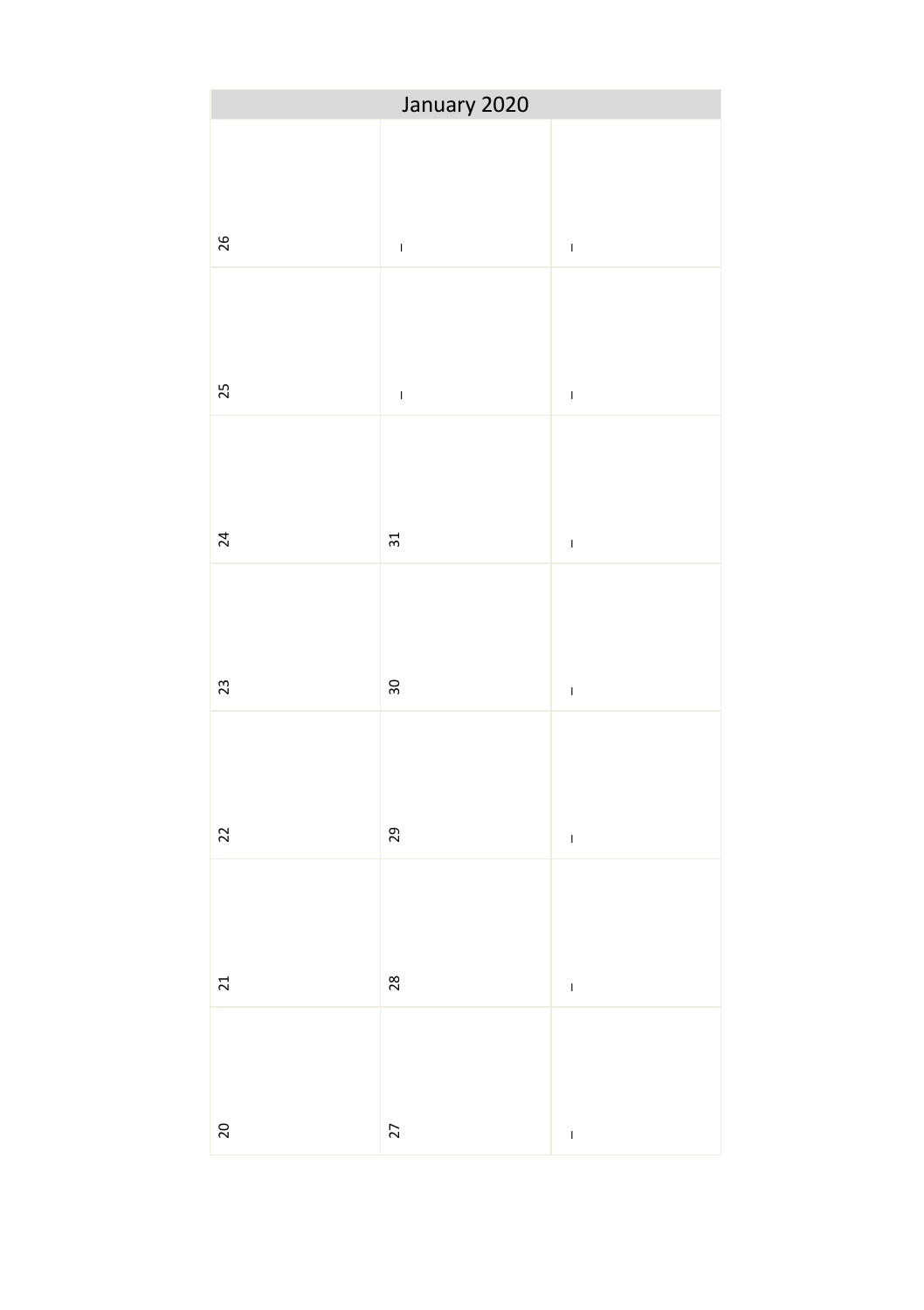| February 2020                                                      |                |                                                                                                                                                                                                                                                                                                                                                                                                                                                                                                                      |  |
|--------------------------------------------------------------------|----------------|----------------------------------------------------------------------------------------------------------------------------------------------------------------------------------------------------------------------------------------------------------------------------------------------------------------------------------------------------------------------------------------------------------------------------------------------------------------------------------------------------------------------|--|
| Sun<br>$\sim$                                                      | $\sigma$       | $16$                                                                                                                                                                                                                                                                                                                                                                                                                                                                                                                 |  |
| Sat<br>$\overline{ }$                                              | $\infty$       | 15                                                                                                                                                                                                                                                                                                                                                                                                                                                                                                                   |  |
| $\overline{E}$<br>$\begin{array}{c} \bar{\phantom{a}} \end{array}$ | $\overline{a}$ | $\overline{14}$                                                                                                                                                                                                                                                                                                                                                                                                                                                                                                      |  |
| Thur<br>$\bar{\rm I}$                                              | $\circ$        | $\mathfrak{L}% _{0}\!\left( \mathcal{N}_{0}\!\left( \mathcal{N}_{0}\!\left( \mathcal{N}_{0}\!\left( \mathcal{N}_{0}\!\left(\mathcal{N}_{0}\!\left(\mathcal{N}_{0}\!\left(\mathcal{N}_{0}\!\left(\mathcal{N}_{0}\!\left(\mathcal{N}_{0}\!\left(\mathcal{N}_{0}\!\left(\mathcal{N}_{0}\!\left(\mathcal{N}_{0}\!\left(\mathcal{N}_{0}\!\left(\mathcal{N}_{0}\!\left(\mathcal{N}_{0}\!\left(\mathcal{N}_{0}\!\left(\mathcal{N}_{0}\!\left(\mathcal{N}_{0}\!\left(\mathcal{N}_{0}\!\left(\mathcal{N}_{0}\!\left(\mathcal$ |  |
| Wed                                                                | $\overline{5}$ | $\overline{c}$                                                                                                                                                                                                                                                                                                                                                                                                                                                                                                       |  |
| Tue<br>$\begin{array}{c} \begin{array}{c} \end{array} \end{array}$ | 4              | $11$                                                                                                                                                                                                                                                                                                                                                                                                                                                                                                                 |  |
| Mon<br>$\mathbf{I}$                                                | $\mathsf{S}$   | $\begin{array}{c}\n 2 \\ \hline\n 0\n \end{array}$                                                                                                                                                                                                                                                                                                                                                                                                                                                                   |  |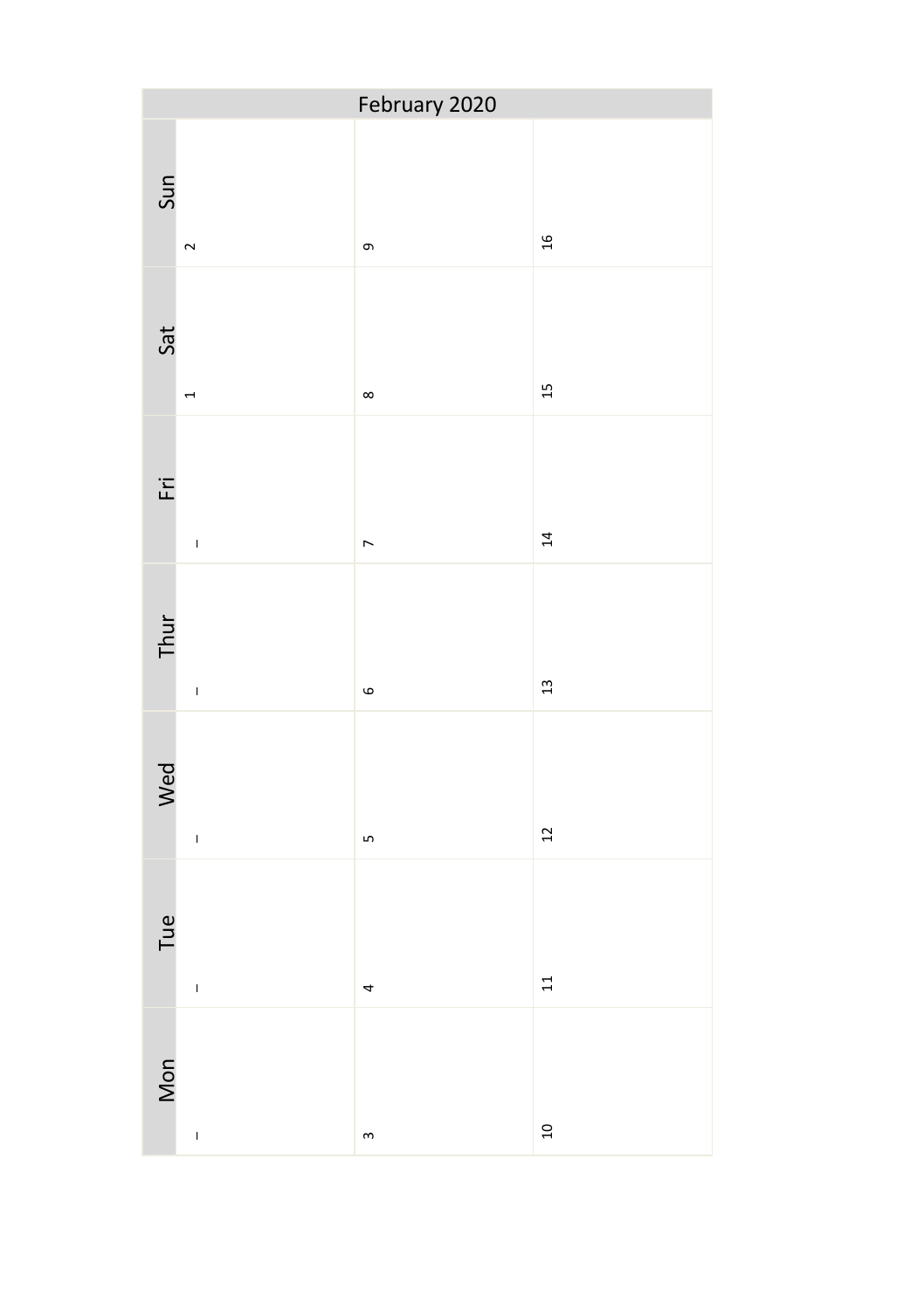| February 2020   |                |                 |  |
|-----------------|----------------|-----------------|--|
| 23              | $\bar{1}$      | $\bar{1}$       |  |
| 22              | 29             | $\bar{\rm I}$   |  |
| 21              | 28             | $\bar{\bar{1}}$ |  |
| $20$            | 27             | $\bar{\Gamma}$  |  |
| 19              | 26             | $\overline{1}$  |  |
| $\frac{18}{1}$  | 25             | $\bar{1}$       |  |
| $\overline{17}$ | $\overline{a}$ | $\mathbf{I}$    |  |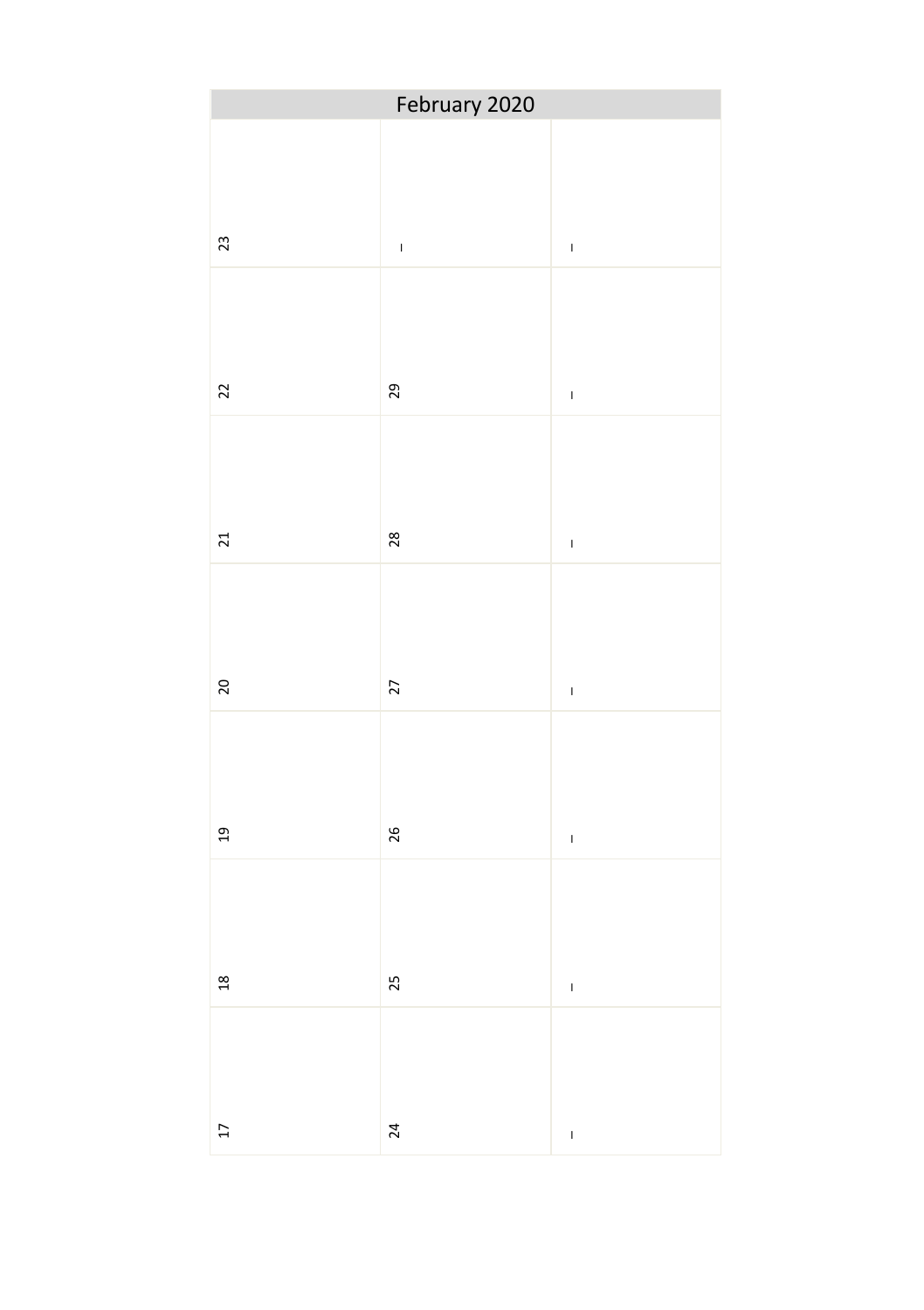|                                                                    | March 2020     |                 |
|--------------------------------------------------------------------|----------------|-----------------|
| Sun<br>$\overline{ }$                                              | $\infty$       | 15              |
| Sat<br>$\bar{1}$                                                   | $\overline{ }$ | $\overline{14}$ |
| $\overline{E}$<br>$\begin{array}{c} \bar{\phantom{a}} \end{array}$ | $\circ$        | $\frac{1}{3}$   |
| Thur<br>$\begin{array}{c} \bar{\phantom{a}} \end{array}$           | Lŋ             | $\overline{1}$  |
| Wed<br>$\mathsf I$                                                 | 4              | $\Xi$           |
| Tue<br>$\mathsf I$                                                 | $\mathsf{S}$   | $\overline{a}$  |
| Mon<br>$\overline{1}$                                              | $\sim$         | თ,              |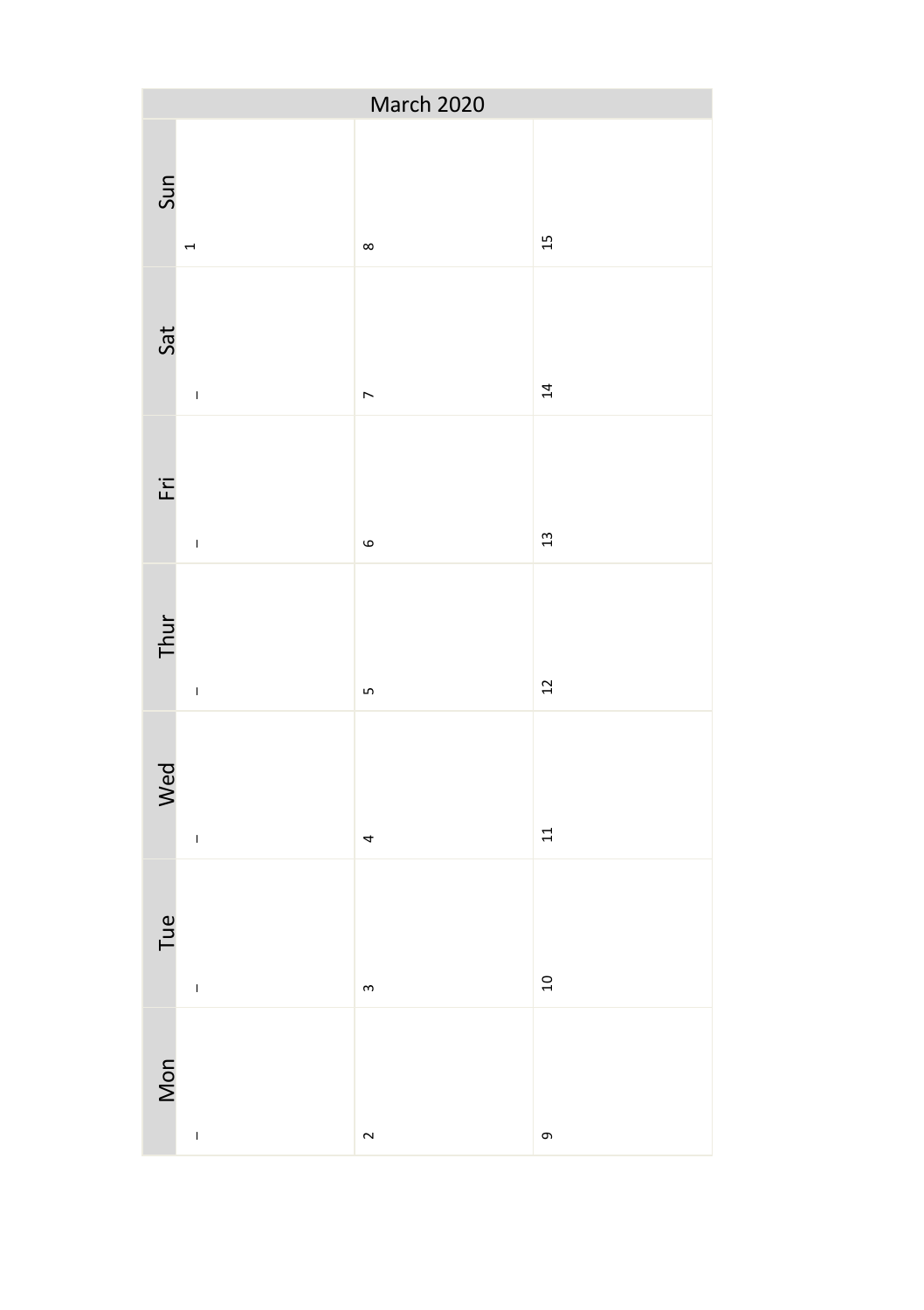|                 | March 2020      |                 |  |
|-----------------|-----------------|-----------------|--|
| $\overline{2}$  | 29              | $\mathbf I$     |  |
| 21              | $28$            | $\bar{\bar{1}}$ |  |
| 20              | 27              | $\bar{1}$       |  |
| $\overline{a}$  | 26              | $\bar{\rm I}$   |  |
| $^{28}$         | 25              | $\bar{1}$       |  |
| $\overline{17}$ | $\overline{24}$ | $31$            |  |
| $\frac{1}{2}$   | $23\,$          | $30\,$          |  |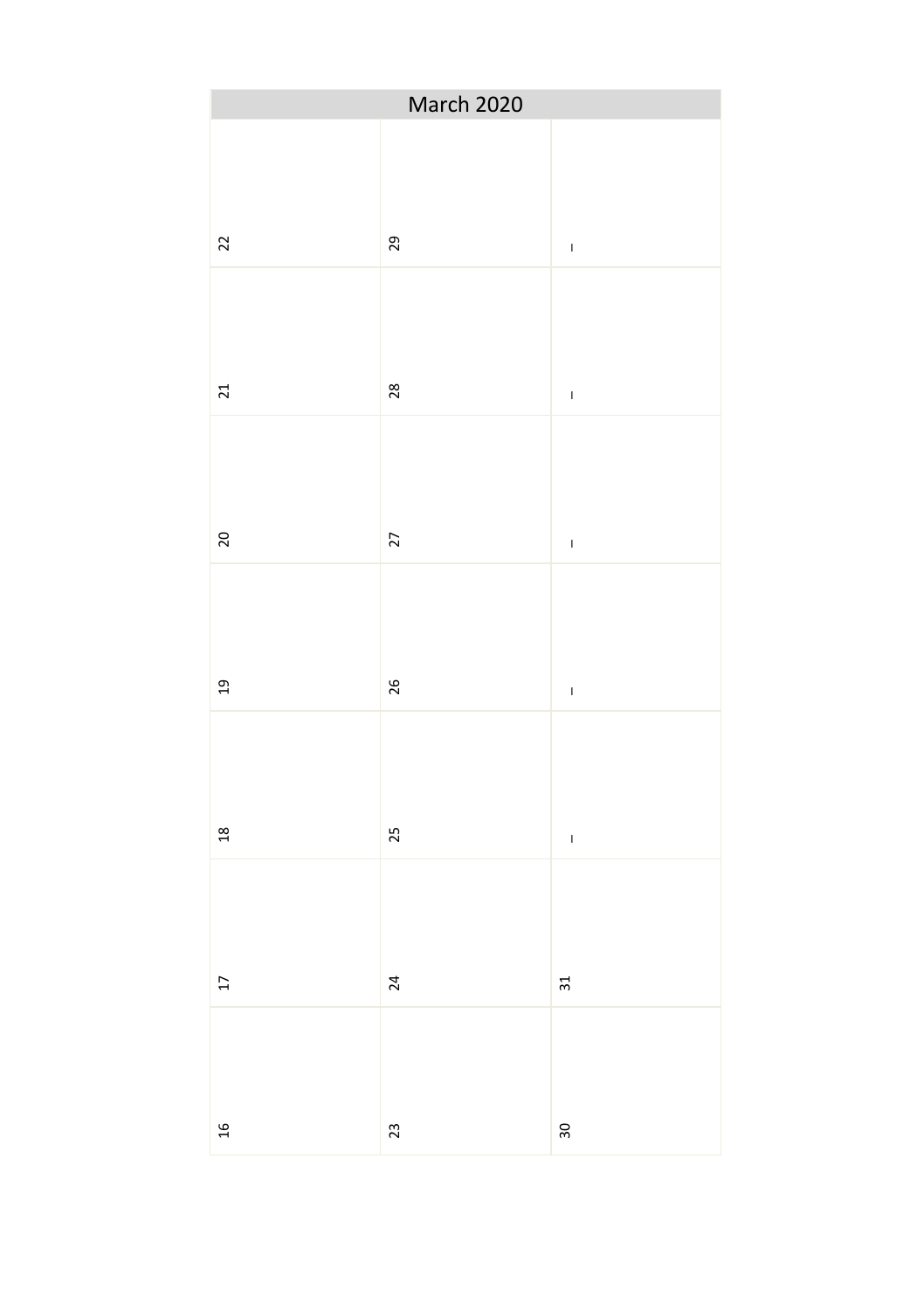| April 2020     |                                                             |                 |                 |
|----------------|-------------------------------------------------------------|-----------------|-----------------|
| Sun            | $\mathsf{L}$                                                | $\overline{12}$ | $\overline{a}$  |
| Sat            | 4                                                           | $11$            | $\frac{18}{1}$  |
| $\overline{E}$ | $\mathsf{m}$                                                | $\frac{1}{2}$   | $\overline{17}$ |
| Thur           | $\sim$                                                      | თ,              | $\frac{1}{2}$   |
| Wed            |                                                             | $\infty$        | 15              |
| Tue            | $\begin{array}{c} \begin{array}{c} \end{array} \end{array}$ | $\overline{a}$  | 14              |
| Mon            | $\overline{1}$                                              | $\circ$         | $13$            |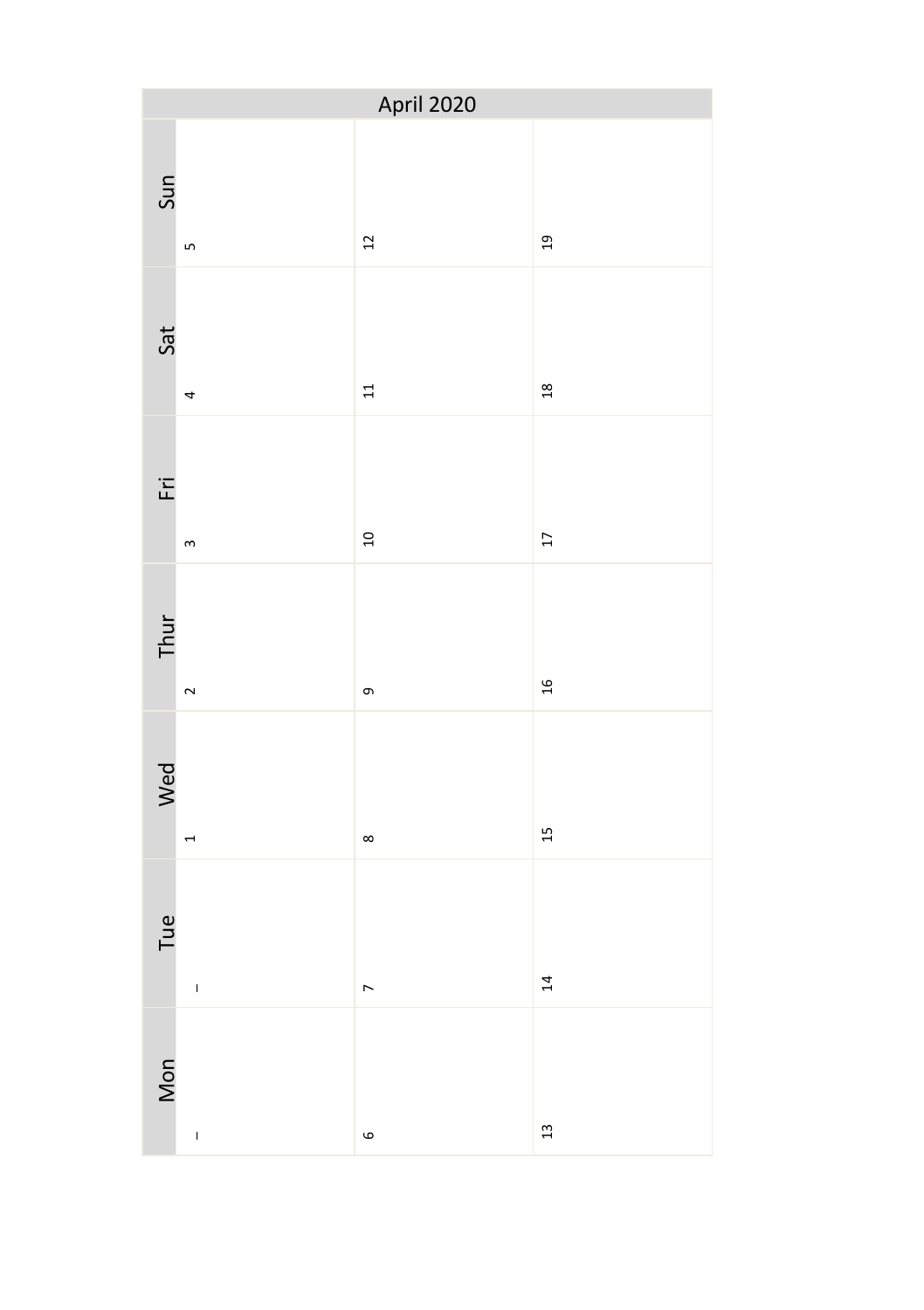|        | April 2020    |                |
|--------|---------------|----------------|
| 26     | $\bar{1}$     | $\bar{\rm I}$  |
| 25     | $\bar{\rm I}$ | $\bar{1}$      |
| 24     | $\bar{1}$     | $\bar{1}$      |
| 23     | $30\,$        | $\overline{1}$ |
| 22     | 29            | $\mathbf{I}$   |
| 21     | 28            | $\mathbf{I}$   |
| $20\,$ | 27            | $\overline{1}$ |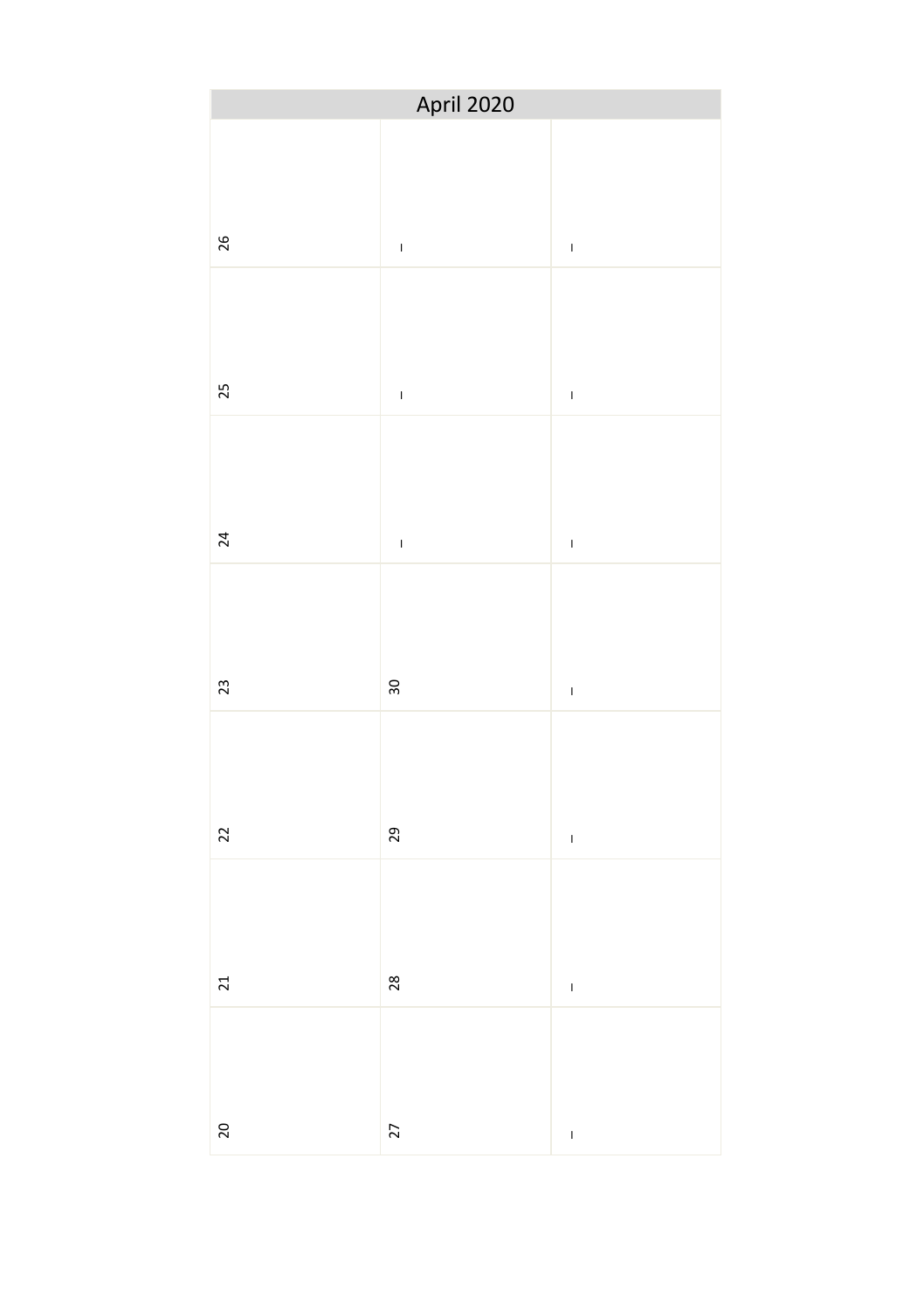| May 2020                                                            |  |                |                 |
|---------------------------------------------------------------------|--|----------------|-----------------|
| Sun<br>$\,$ $\,$                                                    |  | $\overline{a}$ | $\overline{17}$ |
| Sat<br>$\sim$                                                       |  | თ,             | $16$            |
| $\overline{E}$<br>$\overline{ }$                                    |  | ${}^{\circ}$   | 15              |
| Thur<br>$\begin{array}{c} \begin{array}{c} \end{array} \end{array}$ |  | $\overline{ }$ | $\overline{a}$  |
| Wed<br>$\begin{array}{c} \bar{\phantom{a}} \end{array}$             |  | $\circ$        | 13              |
| Tue<br>$\begin{array}{c} \begin{array}{c} \end{array} \end{array}$  |  | Lŋ             | 12              |
| Mon<br>$\overline{1}$                                               |  | 4              | $\overline{1}$  |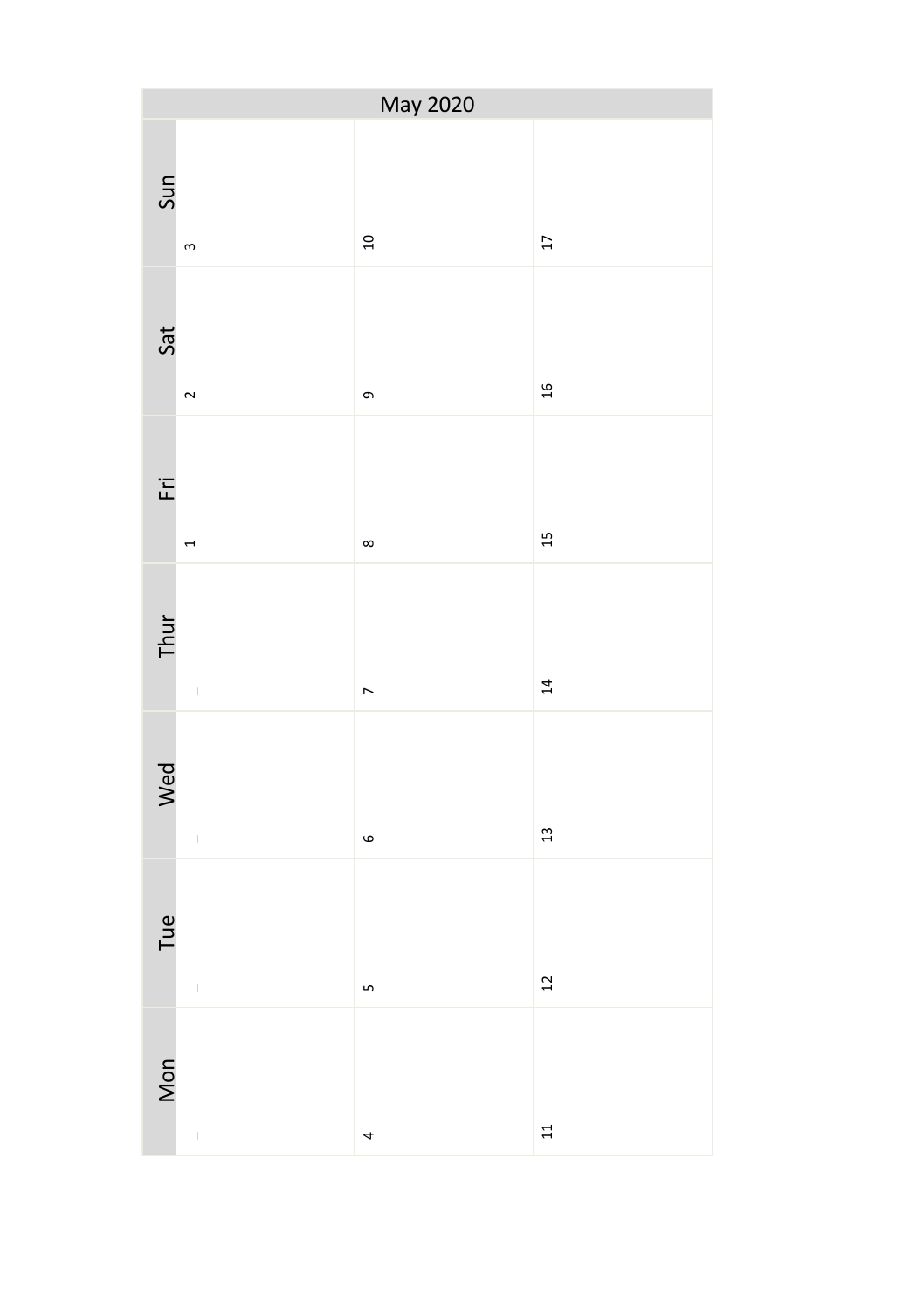|                 | May 2020 |                 |
|-----------------|----------|-----------------|
| $\overline{24}$ | $31\,$   | $\bar{1}$       |
| 23              | 30       | $\bar{\bar{1}}$ |
| 22              | 29       | $\bar{\rm I}$   |
| 21              | 28       | $\bar{\Gamma}$  |
| 20              | 27       | $\overline{1}$  |
| 19              | 26       | $\bar{1}$       |
| $\overline{a}$  | 25       | $\mathbf{I}$    |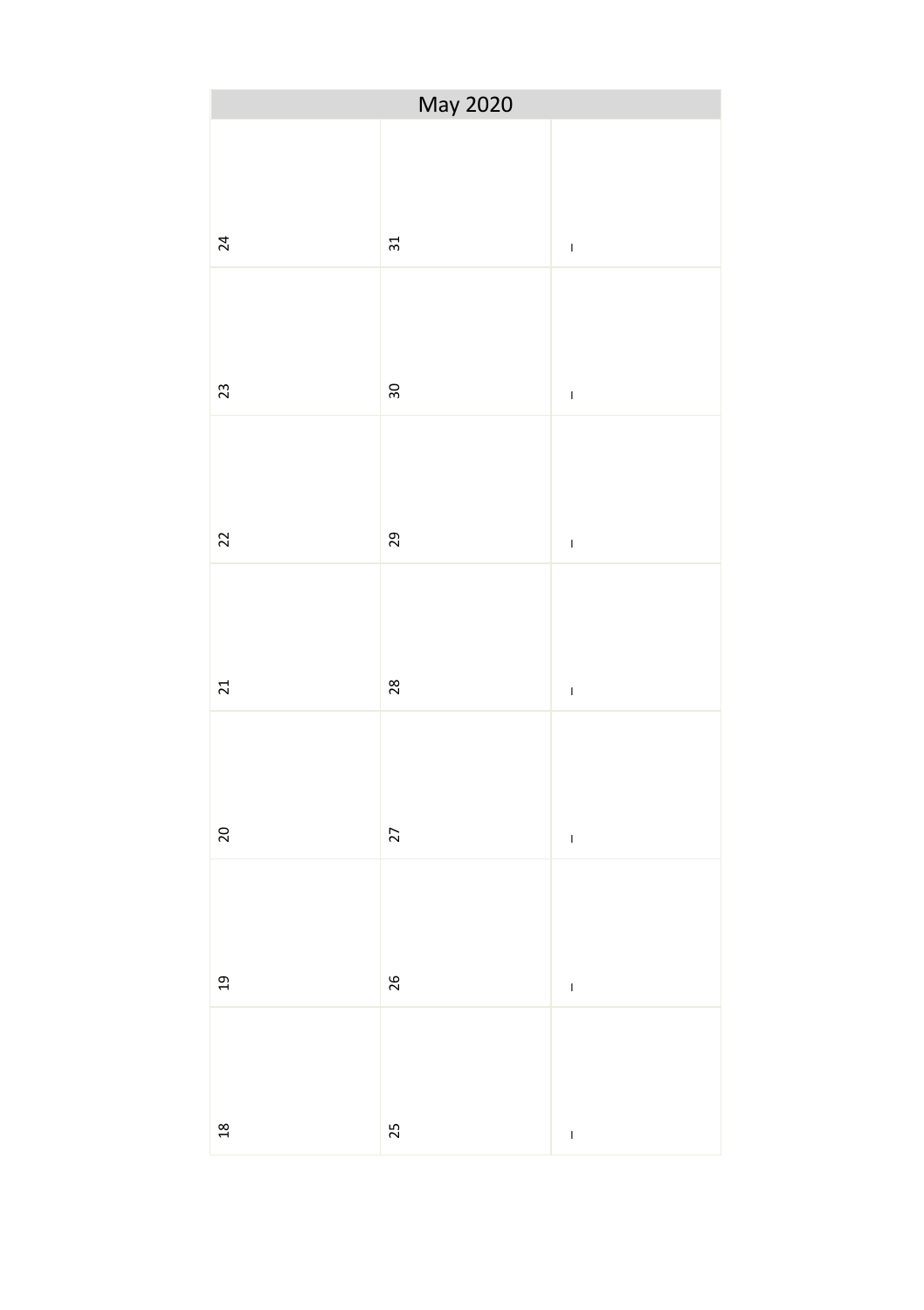| June 2020      |                |                 |               |
|----------------|----------------|-----------------|---------------|
| Sun            | $\overline{ }$ | $\overline{14}$ | 21            |
| Sat            | $\circ$        | 13              | 20            |
| $\overline{F}$ | LŊ             | $\overline{12}$ | 19            |
| Thur           | 4              | 11              | $\frac{8}{2}$ |
| Wed            | $\,$ $\,$      | $\overline{a}$  | 17            |
| Tue            | $\sim$         | თ,              | 16            |
| Mon            | $\overline{ }$ | ${}^{\circ}$    | 15            |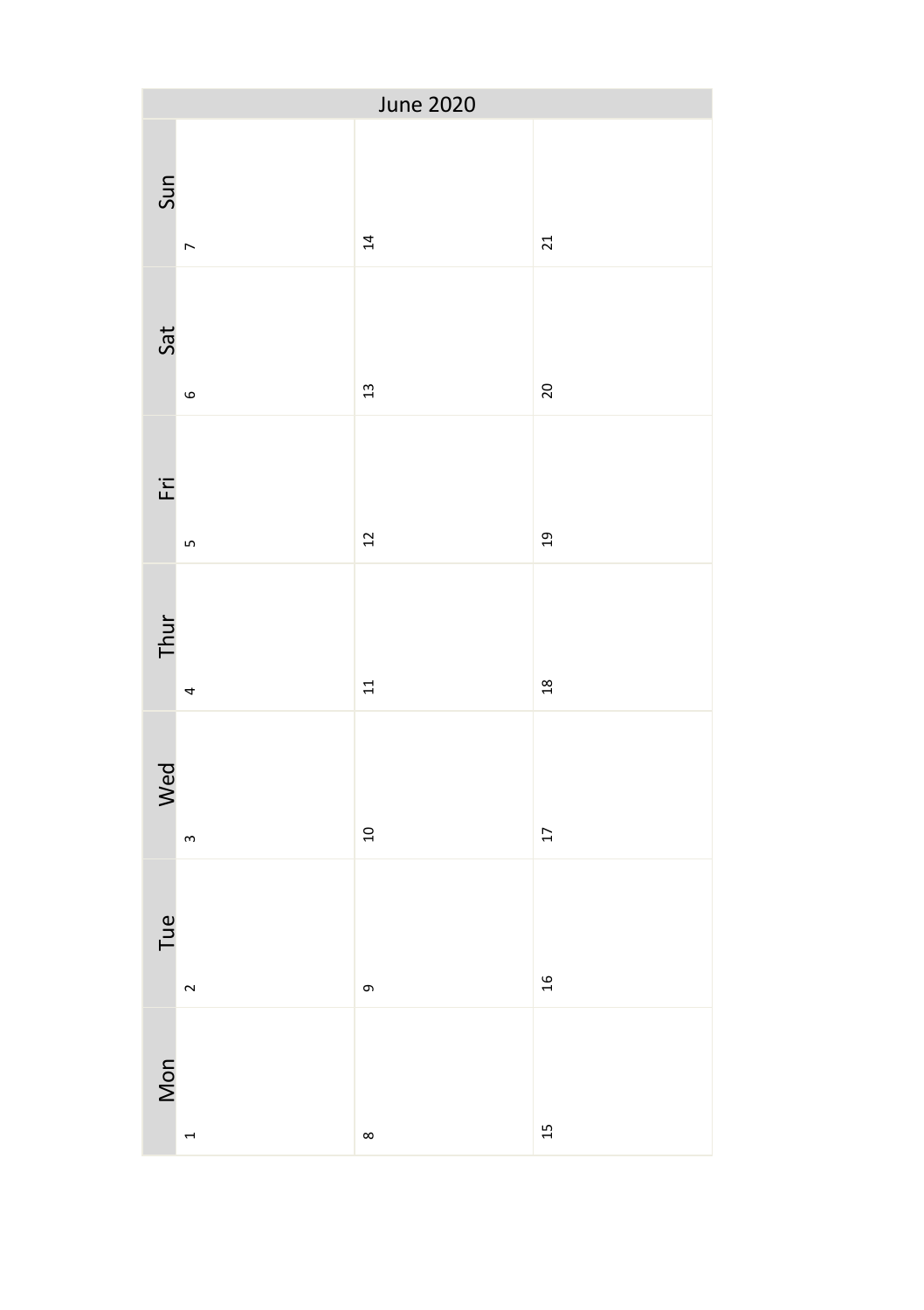|                | June 2020       |                 |
|----------------|-----------------|-----------------|
| 28             | $\bar{1}$       | $\bar{1}$       |
| 27             | $\bar{\bar{1}}$ | $\bar{\bar{1}}$ |
| 26             | $\bar{1}$       | $\bar{1}$       |
| 25             | $\bar{1}$       | $\bar{1}$       |
| 24             | $\bar{\rm I}$   | $\bar{\bar{1}}$ |
| 23             | $30\,$          | $\overline{1}$  |
| $\overline{2}$ | $_{29}$         | $\mathbf{I}$    |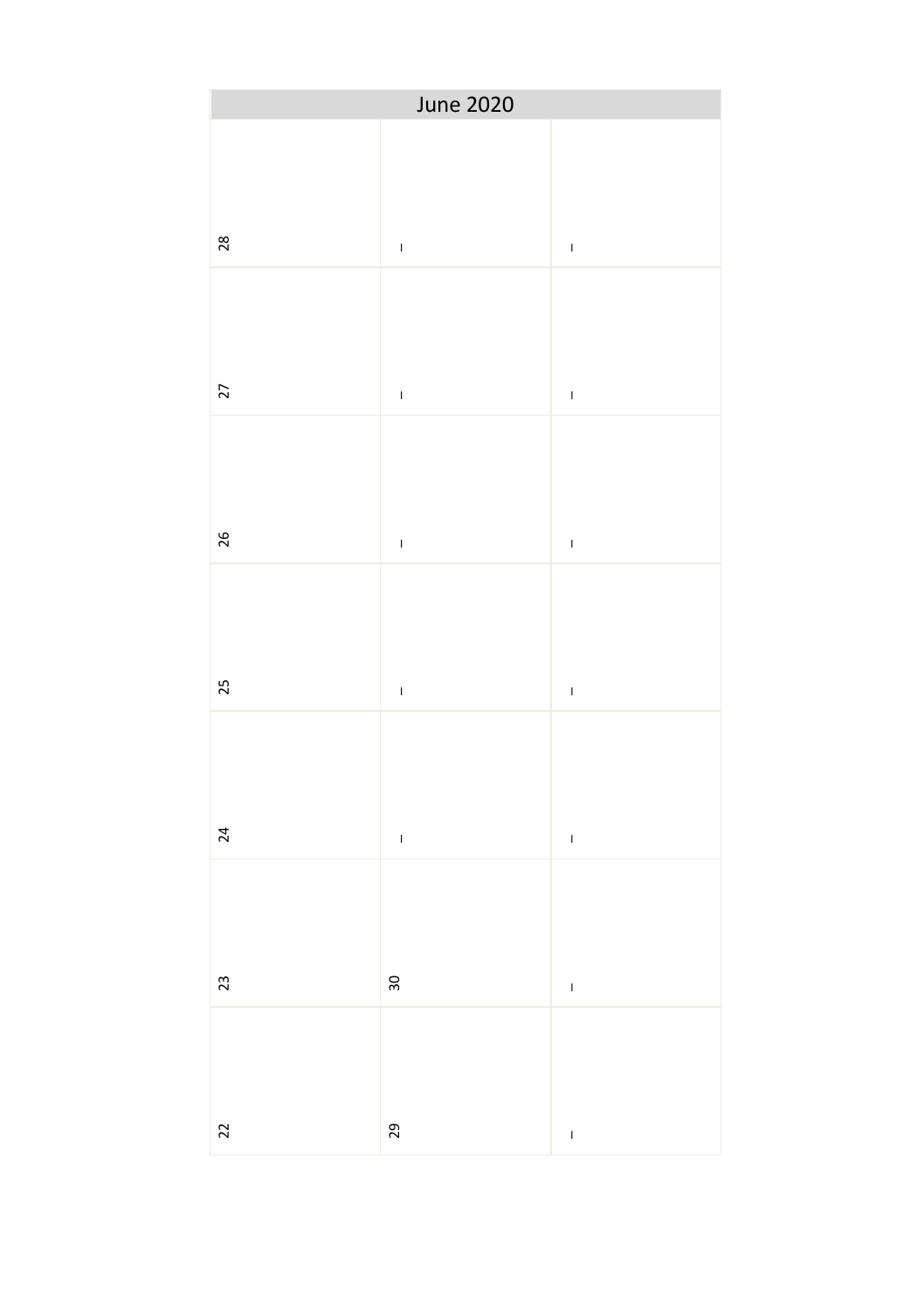| <b>July 2020</b> |                                                             |                |                 |
|------------------|-------------------------------------------------------------|----------------|-----------------|
| Sun              | $\mathsf{L}$                                                | $\frac{1}{2}$  | $\overline{a}$  |
| Sat              | 4                                                           | $11$           | $\frac{18}{1}$  |
| $\overline{E}$   | $\mathsf{m}$                                                | $\frac{1}{2}$  | $\overline{17}$ |
| Thur             | $\sim$                                                      | თ,             | $\frac{1}{2}$   |
| Wed              | $\mathbf \tau$                                              | $\infty$       | 15              |
| Tue              | $\begin{array}{c} \begin{array}{c} \end{array} \end{array}$ | $\overline{a}$ | 14              |
| Mon              | $\overline{1}$                                              | $\circ$        | $13$            |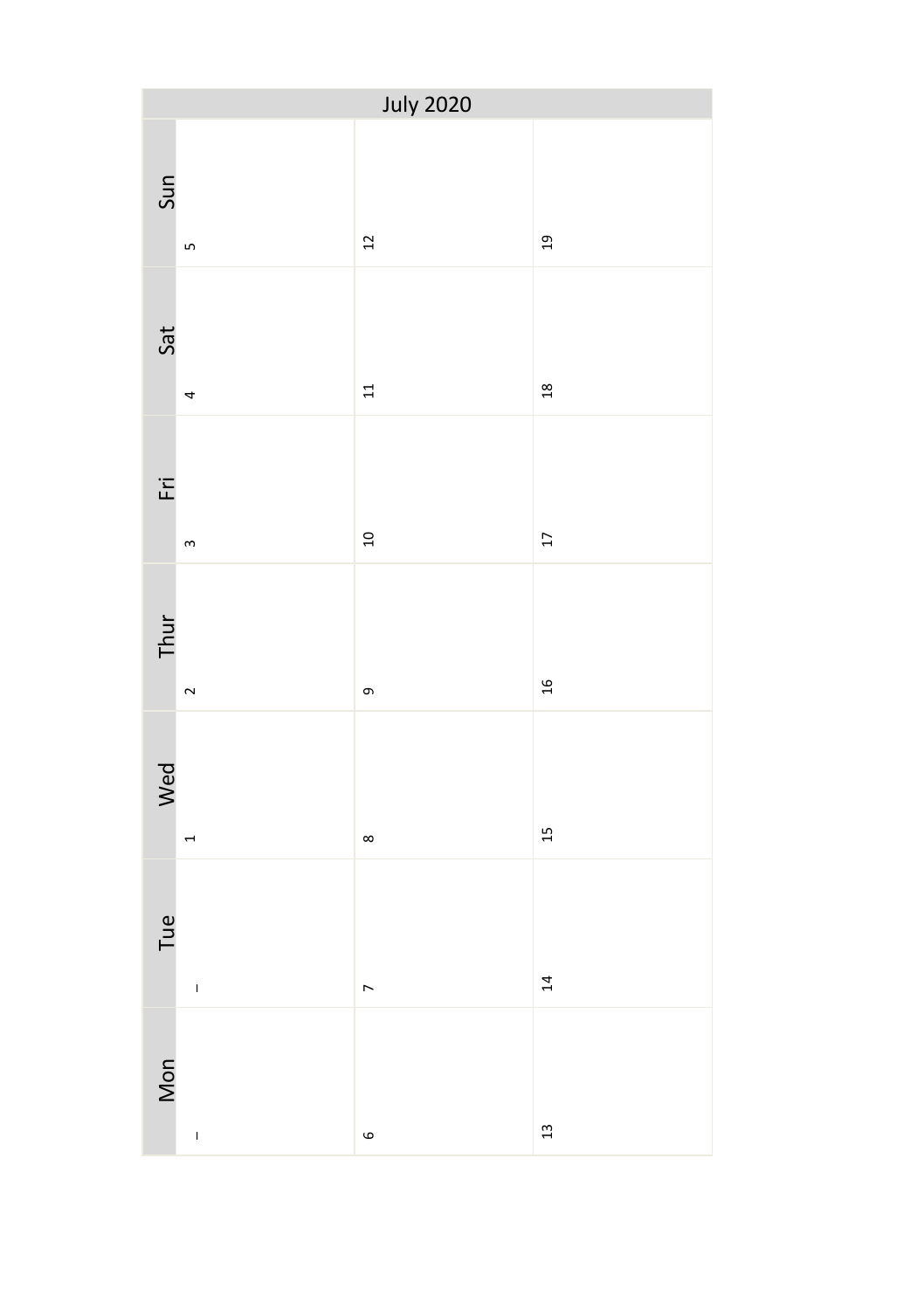|    | <b>July 2020</b>        |                |
|----|-------------------------|----------------|
| 26 | $\bar{1}$               | $\bar{1}$      |
| 25 | $\bar{1}$               | $\bar{1}$      |
| 24 | $\overline{\mathrm{s}}$ | $\overline{1}$ |
| 23 | $30\,$                  | $\overline{1}$ |
| 22 | 29                      | $\bar{1}$      |
| 21 | $28$                    | $\overline{1}$ |
| 20 | 27                      | $\overline{1}$ |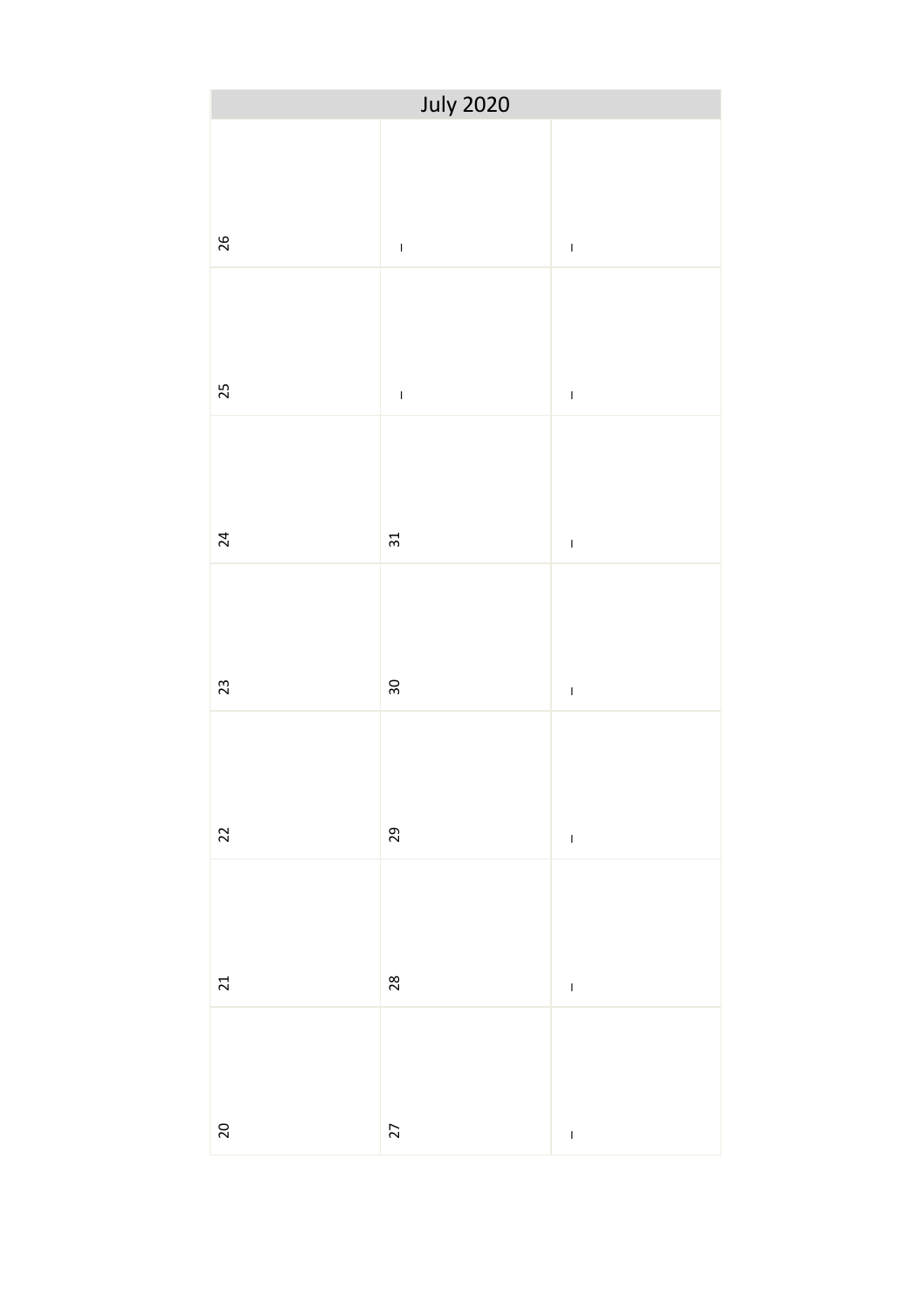|                                 | August 2020    |                 |
|---------------------------------|----------------|-----------------|
| Sun<br>$\sim$                   | თ,             | $16$            |
| Sat<br>$\overline{ }$           | ${}^{\circ}$   | 15              |
| $F_{\overline{L}}$<br>$\bar{1}$ | $\overline{a}$ | $\overline{14}$ |
| Thur<br>$\bar{\rm I}$           | $\circ$        | $\mathfrak{a}$  |
| Wed<br>$\bar{1}$                | Lŋ             | $12 \text{ }$   |
| Tue                             | 4              | $11$            |
| Mon<br>$\mathbf{I}$             | $\mathsf{S}$   | $\overline{a}$  |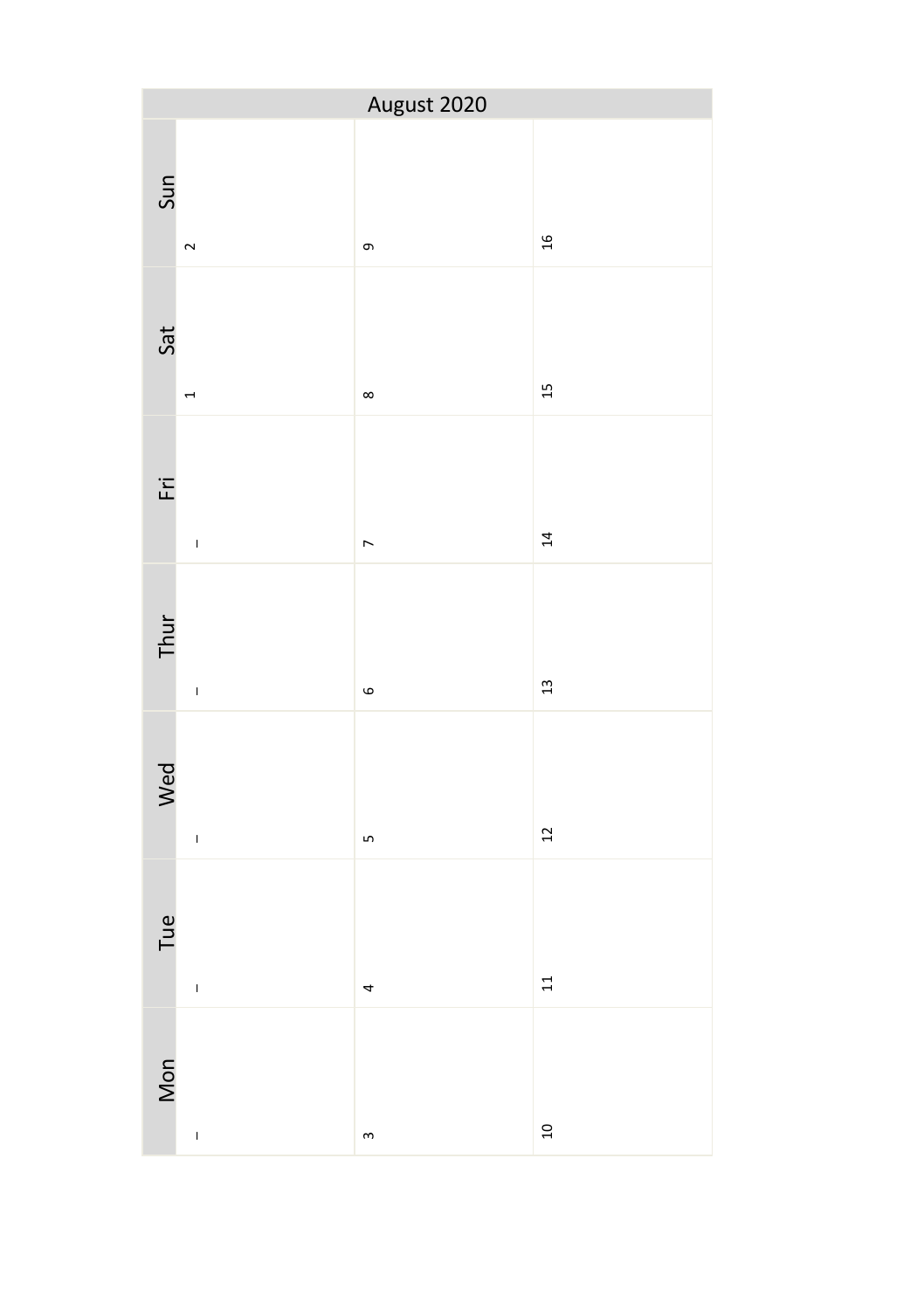| August 2020     |                |                 |  |
|-----------------|----------------|-----------------|--|
| 23              | $30\,$         | $\bar{\bar{1}}$ |  |
| 22              | 29             | $\bar{1}$       |  |
| 21              | $28$           | $\bar{1}$       |  |
| $20\,$          | 27             | $\bar{\rm I}$   |  |
| 19              | 26             | $\overline{1}$  |  |
| $18$            | 25             | $\bar{1}$       |  |
| $\overline{17}$ | $\overline{a}$ | $\mathfrak{L}$  |  |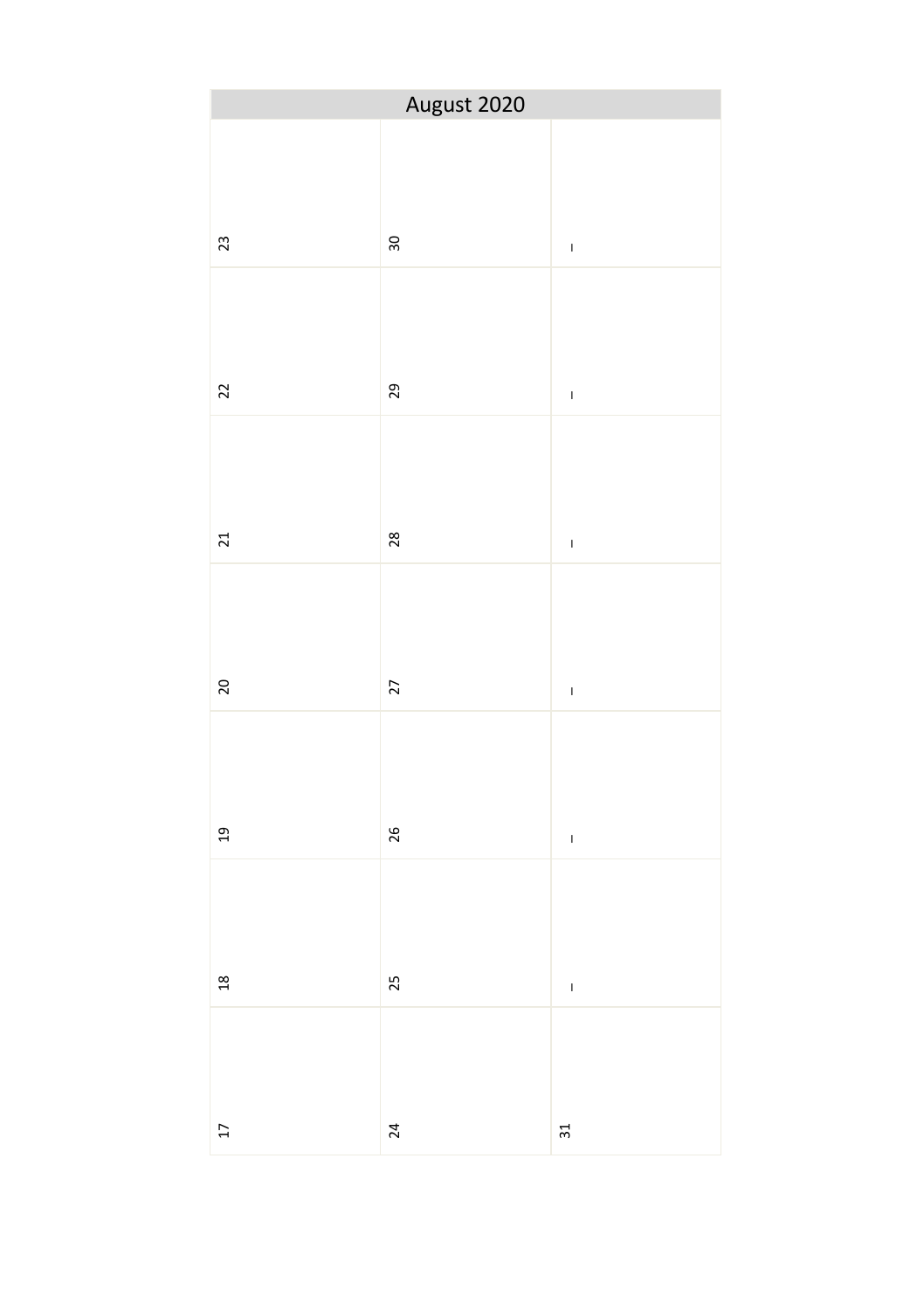| September 2020 |              |                |                 |
|----------------|--------------|----------------|-----------------|
| Sun            | $\circ$      | $\frac{13}{2}$ | 20              |
| Sat            | LO.          | 12             | 19              |
| Έŕ             | 4            | $11$           | 18              |
| Thur           | $\mathsf{m}$ | $\overline{a}$ | $\overline{17}$ |
| Wed            | $\sim$       | თ              | 16              |
| Tue            | 1            | $\infty$       | 15              |
| Mon            | $\mathbf{I}$ | $\overline{ }$ | 14              |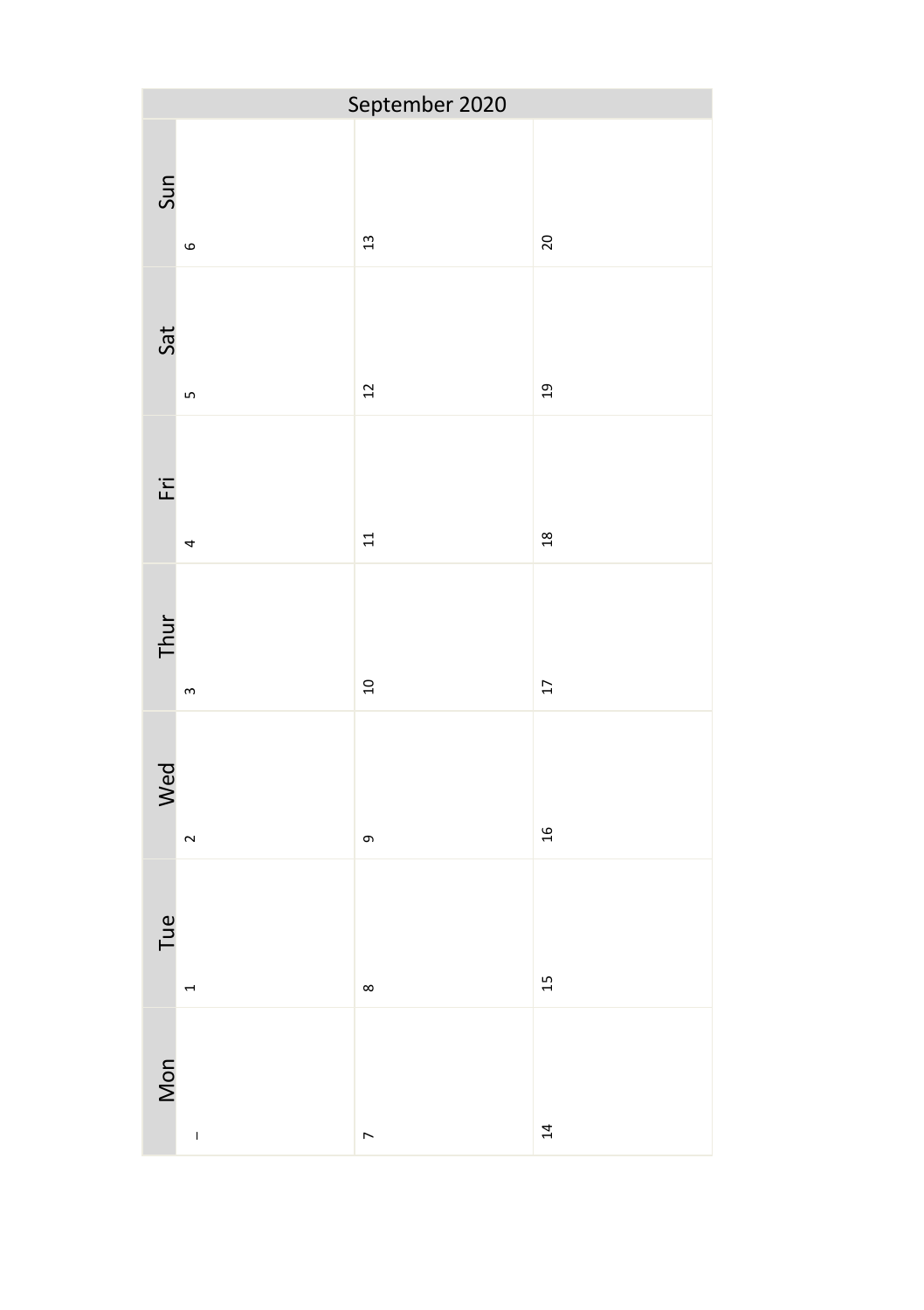|                 | September 2020  |                |
|-----------------|-----------------|----------------|
| $\overline{27}$ | $\bar{1}$       | $\bar{1}$      |
| 26              | $\bar{\bar{1}}$ | $\bar{1}$      |
| 25              | $\bar{1}$       | $\overline{1}$ |
| $\overline{24}$ | $\bar{1}$       | $\overline{1}$ |
| 23              | $30\,$          | $\bar{\rm I}$  |
| 22              | 29              | $\overline{1}$ |
| 21              | 28              | $\overline{1}$ |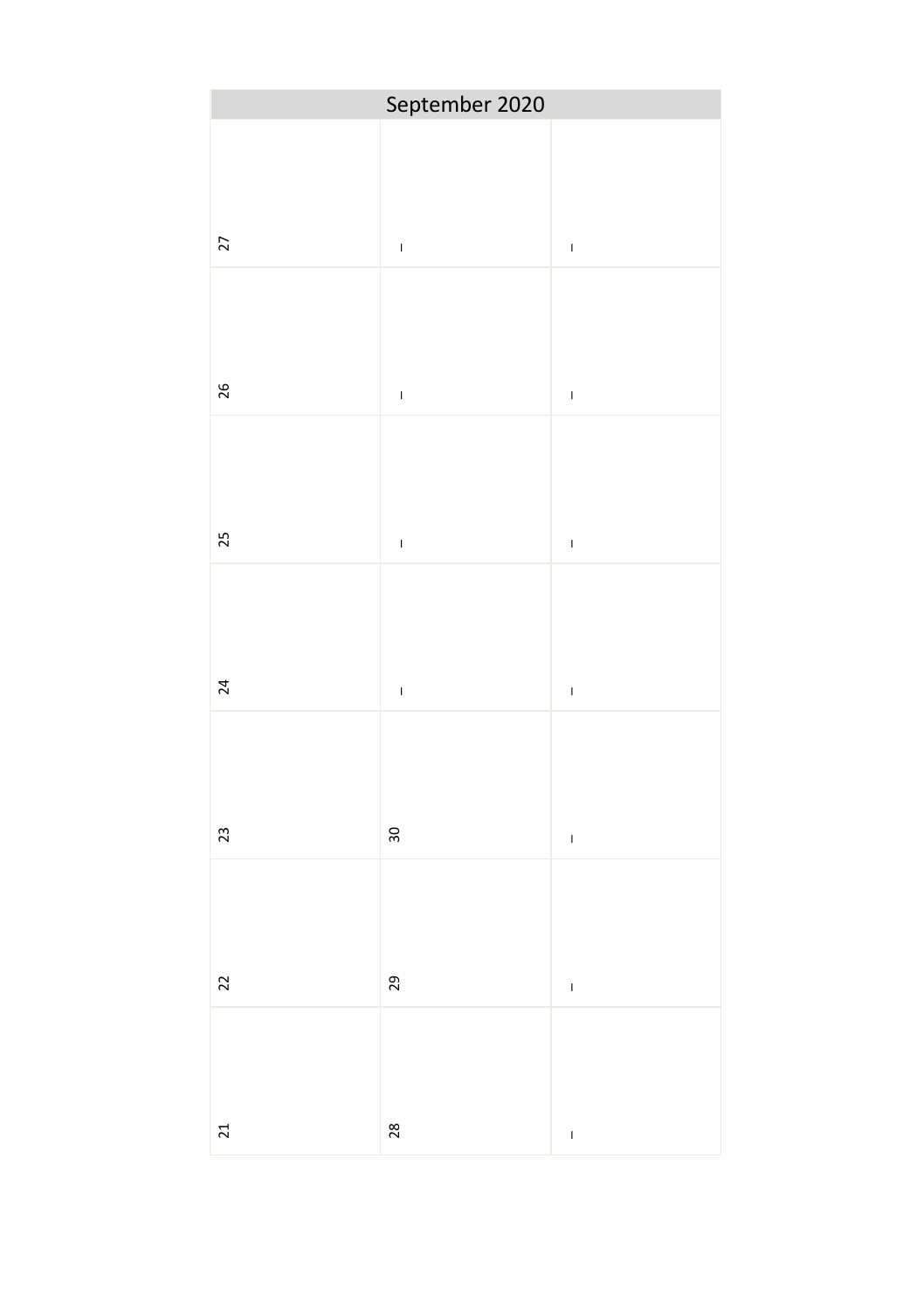| October 2020                 |                  |                |
|------------------------------|------------------|----------------|
| Sun<br>4                     | $\Xi$            | $^{28}$        |
| Sat<br>$\mathsf{S}$          | 10               | 17             |
| $F_{\overline{L}}$<br>$\sim$ | $\sigma$         | $\frac{1}{2}$  |
| Thur<br>$\overline{ }$       | $\infty$         | $\overline{1}$ |
| Wed                          | $\overline{ }$   | 14             |
| Tue<br>$\bar{1}$             | $\mathbf \omega$ | 13             |
| Mon<br>$\mathbf{I}$          | Ln               | $\frac{1}{2}$  |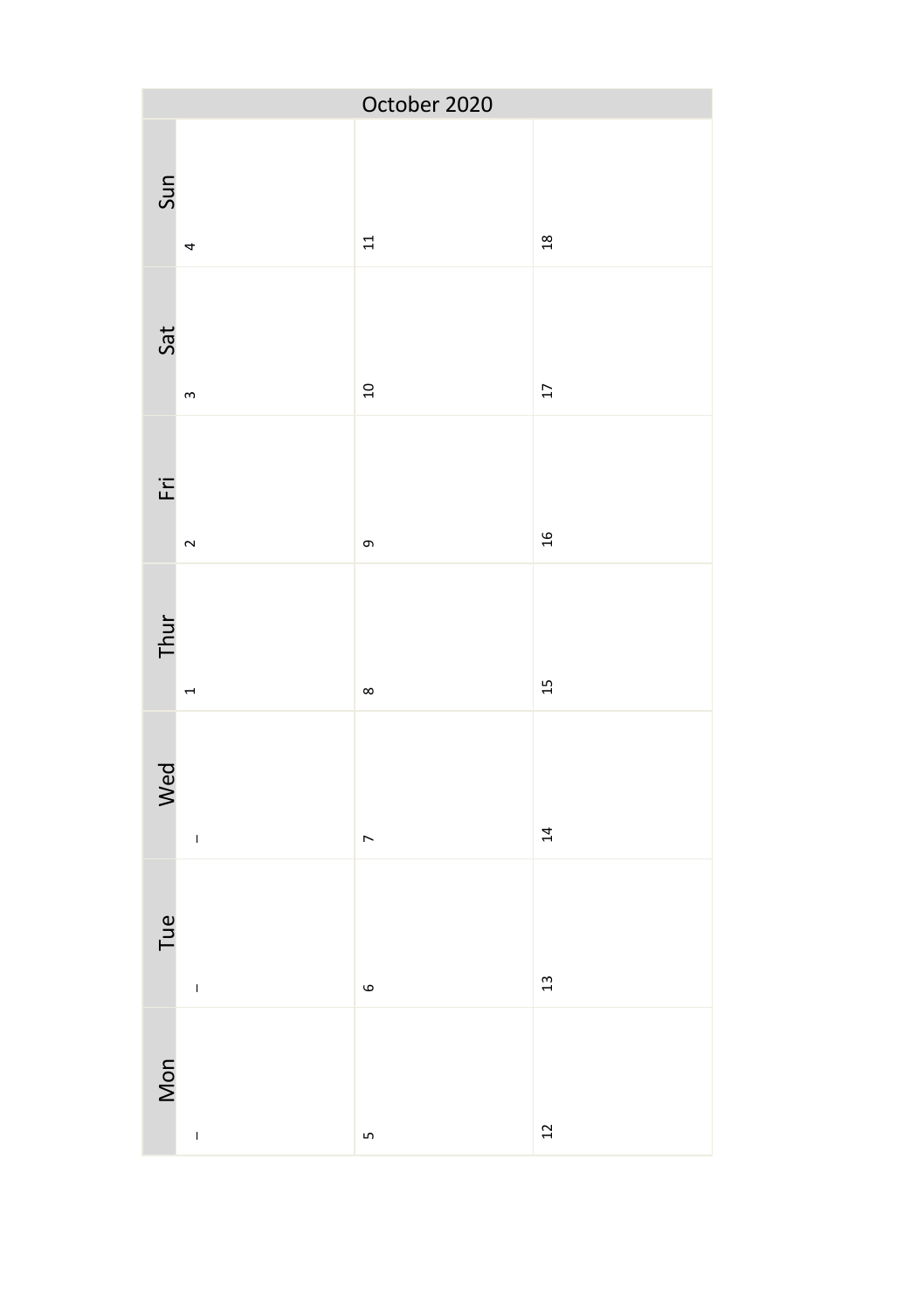| October 2020   |           |                    |
|----------------|-----------|--------------------|
| 25             | $\bar{1}$ | $\bar{1}$          |
| 24             | $\Xi$     | $\bar{1}$          |
| 23             | 30        | $\bar{\bar{1}}$    |
| $22\,$         | $_{29}$   | $\bar{\rm I}$      |
| 21             | 28        | $\bar{\rm I}$      |
| $\overline{c}$ | 27        | $\bar{\mathbf{I}}$ |
| $_{19}$        | 26        | $\overline{1}$     |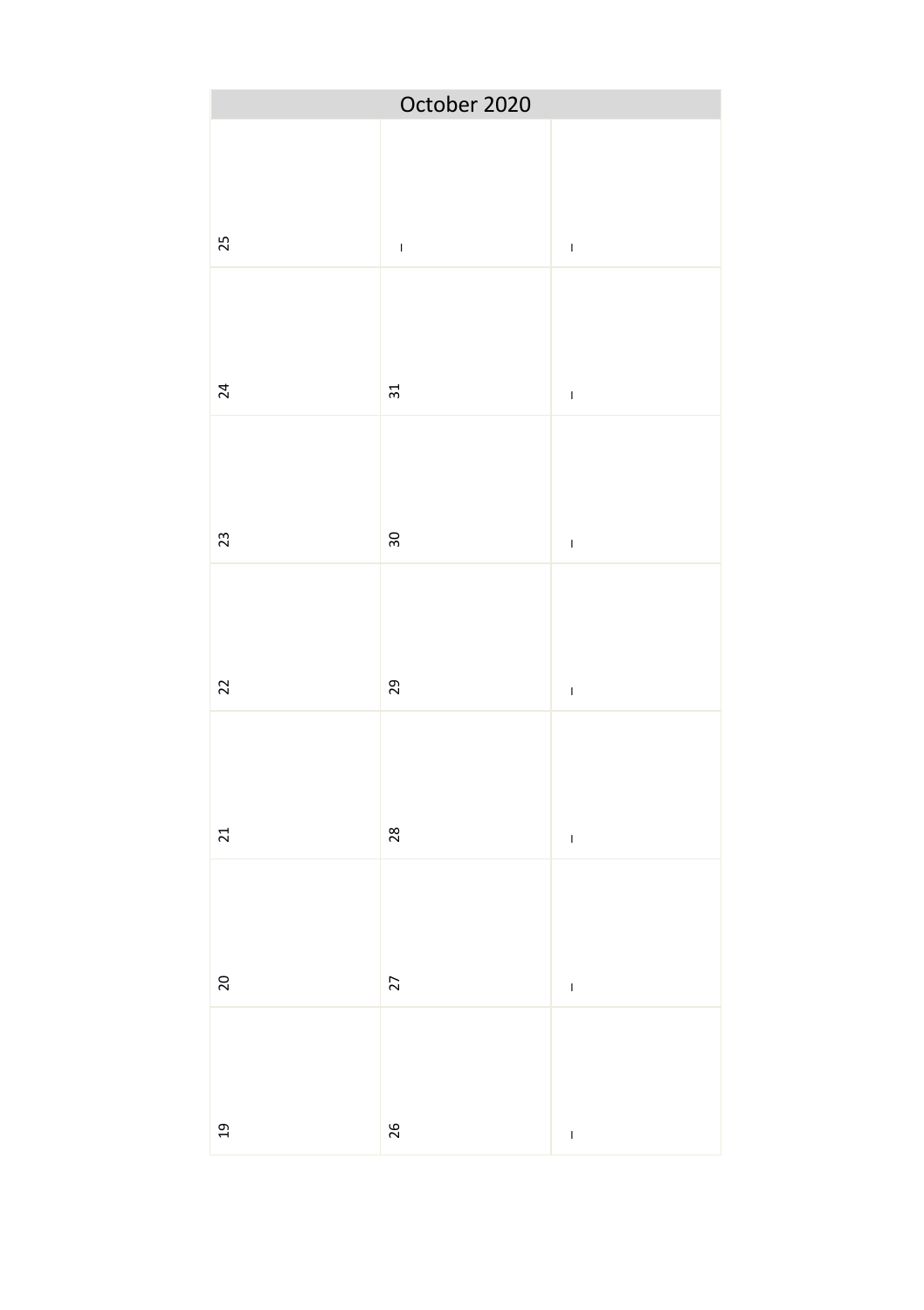|                                 | November 2020  |                           |
|---------------------------------|----------------|---------------------------|
| Sun<br>$\overline{ }$           | $\infty$       | 15                        |
| Sat<br>$\bar{1}$                | $\overline{ }$ | $\overline{14}$           |
| $\overline{F}$<br>$\bar{\rm I}$ | $\circ$        | $\frac{13}{2}$            |
| Thur                            | Lŋ             | $\overline{\mathfrak{c}}$ |
| Wed<br>$\bar{\rm I}$            | 4              | $\Xi$                     |
| Tue<br>$\mathsf I$              | $\mathsf{S}$   | $\overline{a}$            |
| Mon<br>$\bar{\rm I}$            | $\sim$         | 0                         |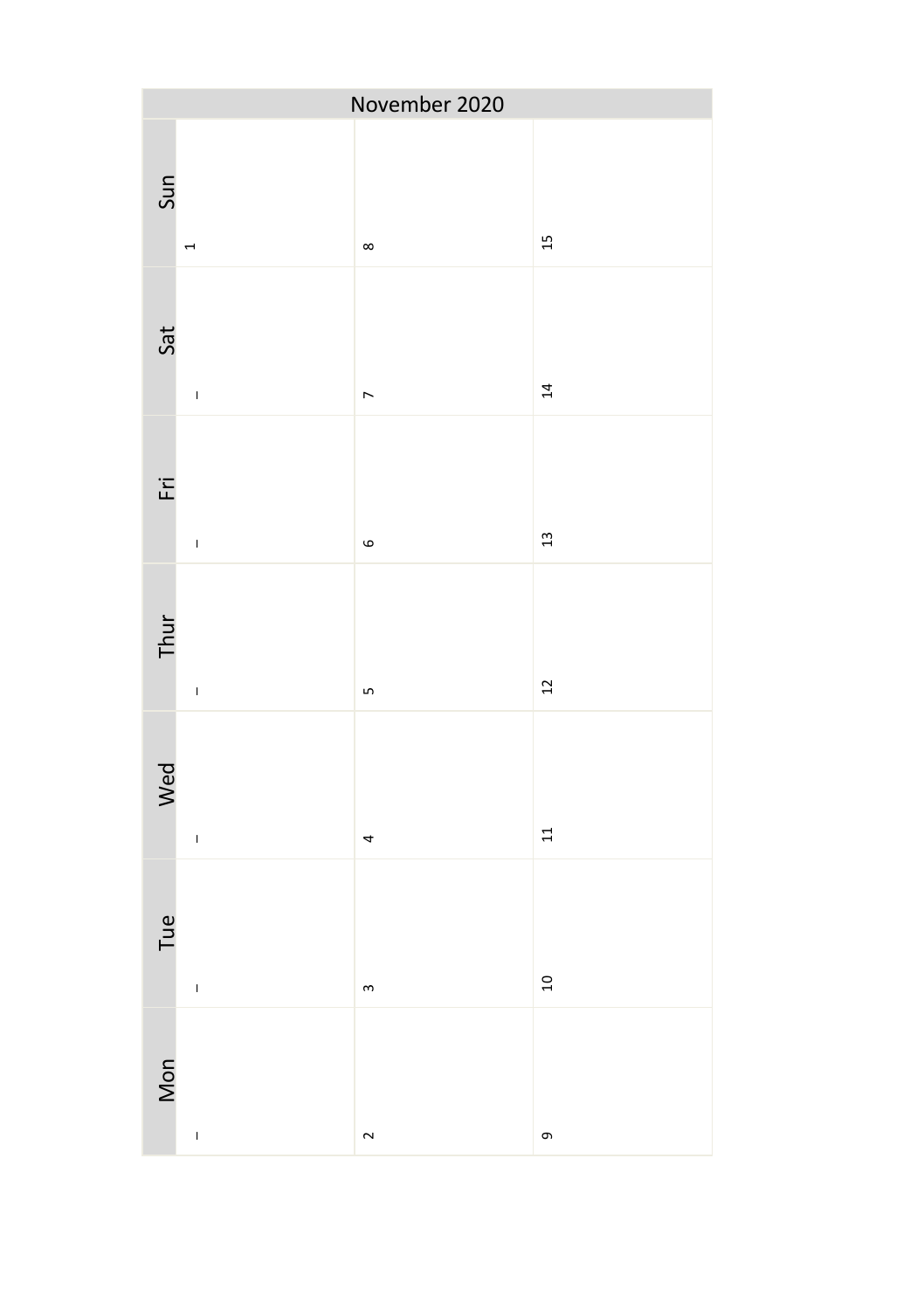|                 | November 2020 |                 |
|-----------------|---------------|-----------------|
| $\overline{2}$  | 29            | $\bar{1}$       |
| 21              | 28            | $\bar{\bar{1}}$ |
| 20              | 27            | $\bar{\rm I}$   |
| $\overline{a}$  | 26            | $\bar{\rm I}$   |
| 18              | 25            |                 |
| $\overline{17}$ | 24            | $\bar{1}$       |
| $\frac{1}{2}$   | $23\,$        | $30\,$          |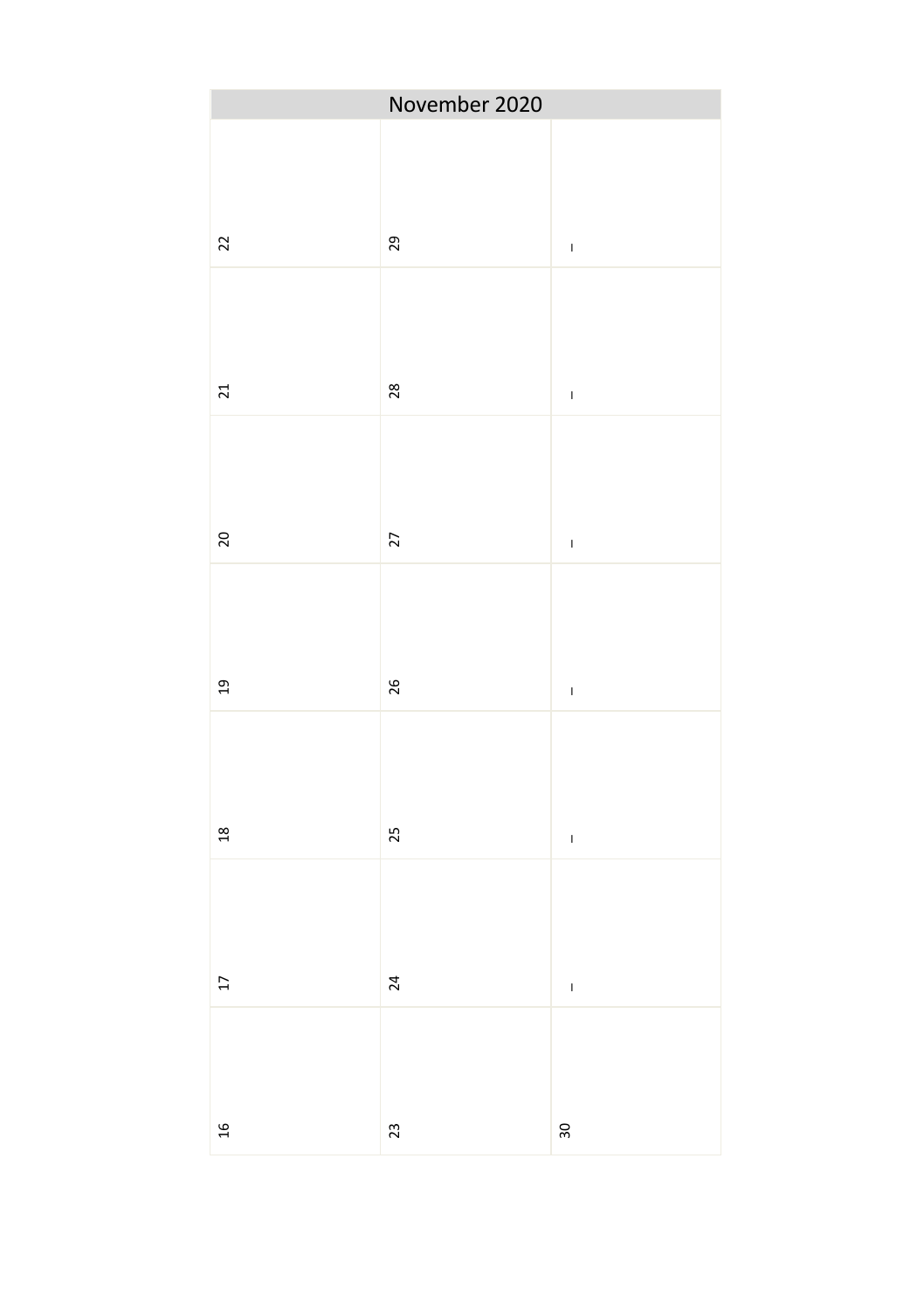| December 2020 |              |                |                 |
|---------------|--------------|----------------|-----------------|
| Sun           | $\circ$      | $\frac{1}{3}$  | 20              |
| Sat           | LO           | 12             | 19              |
| Έŕ            | 4            | $11$           | 18              |
| Thur          | $\,$ $\,$    | $\overline{a}$ | $\overline{17}$ |
| Wed           | $\sim$       | თ              | 16              |
| Tue           | 1            | $\infty$       | 15              |
| Mon           | $\mathbf{I}$ | $\overline{ }$ | 14              |